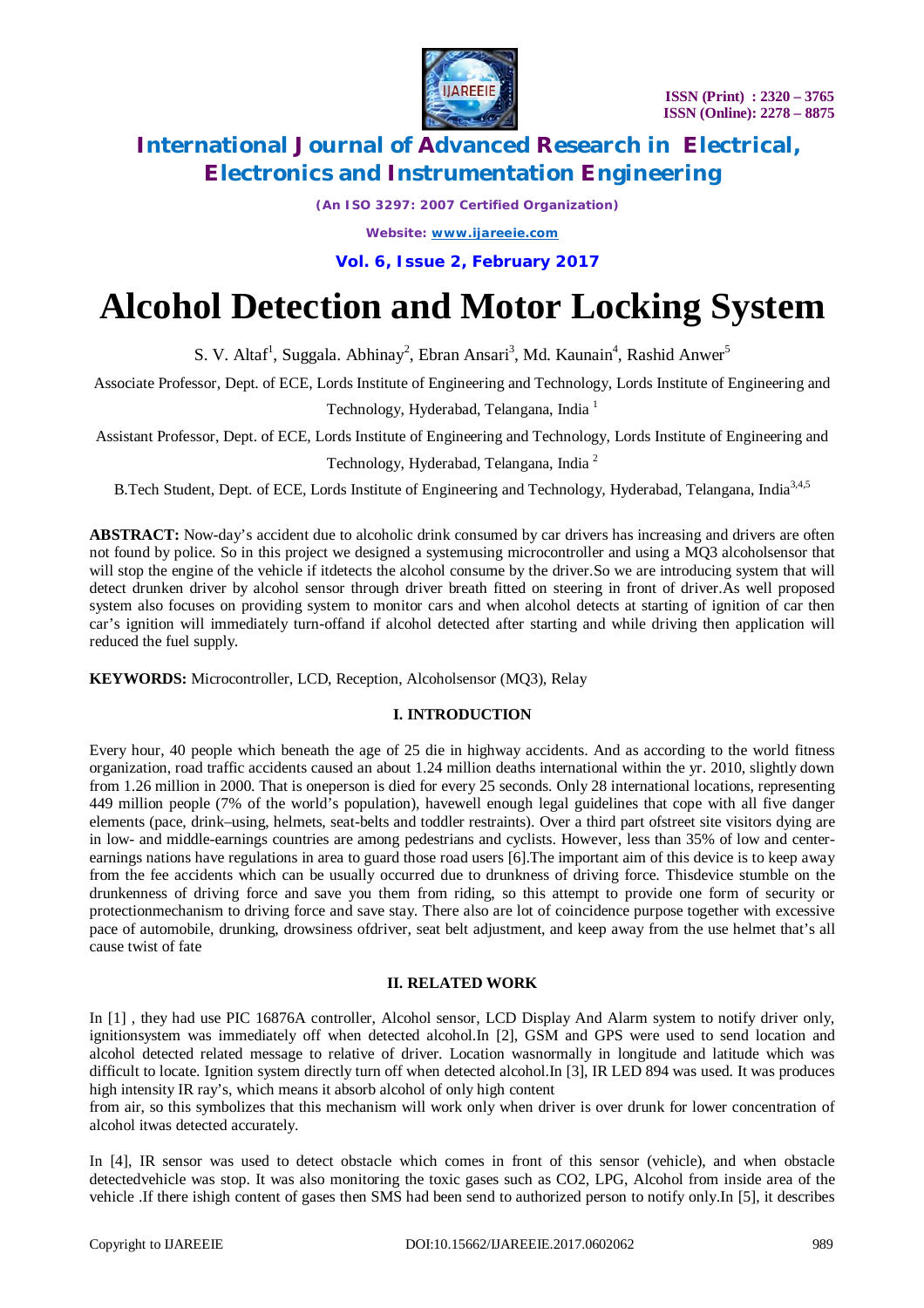

*(An ISO 3297: 2007 Certified Organization)*

*Website: [www.ijareeie.com](http://www.ijareeie.com)*

### **Vol. 6, Issue 2, February 2017**

a real-time online prototype driver-fatigue monitor. It uses remotely located charge-coupled-devicecameras which was equipped with active infrared illuminators to acquire video images of the driver. Various visual cues thattypically characterize the level of alertness of a person are extracted in real time and systematically combined to infer thefatigue level of the driver. The visual cues employed characterize eyelid movement, gaze movement, head movement, and facialexpression. If the eye of driver is being continuously closing it mean eye-blink frequency is beyond the normal state and it is insleeping condition then ignition system would be off immediately.

#### **III. SYSTEM ARCHITECTURE**

Here AT89S51 is used as Microcontroller Unit (MCU) which acts as the heart for the system. The system is divided into twoparts; one part is for detecting, and another for controlling the parts installed in the car. The working of thesystem is when the driver sits, in position sensor gets activated and send alert abnormal condition to detectalcohol for the driver. Then the detection process starts and displays the amount of alcohol taken on LiquidCrystal Display (LCD). If the amount of alcohol detected is normal, the vehicle can start. If detectsmore than the alcohol allowed makes the vehicle cannot work if driver ignores the command and tries to start the carimmediately breaks will activate and makes the wheels not to rotate. The ignition will begin only when the key touches +ve and -ve terminals with low o/p at the key terminal, the key fails to complete the circuit where it results in fuel supply cut-off to the engine. Thus the engine stops working or doesn't startdepending on the position of the car.



Fig.1: Block diagram of alcohol detection and Engine locking with fuel blocker

#### **1. AT89C51:**

Now let us talk about this popular 8051 chip. It has on chip ROM in the form of flash memory. This is ideal for fast development since flash memory can be erased in seconds compared to the twenty minutes or more needed for the 8751. For this reason the AT89C51 is used in place of the 8751 to eliminate the waiting time needed to erase the chip and thereby speed up the development time. To use the AT89C51 to develop a microcontroller-based system requires a ROM burner that supports flash memory; however, a ROM eraser is not needed. Notice that in flash memory you must erase the entire contents of ROM in order to program it again. This erasing of flash is done by the PROM burner itself.

#### **2. Alcohol Sensor:**

The alcohol sensor will detect the alcohol content from human (driver) breath and send it's value to microcontroller.Alcohol sensor (MQ3) is suitable for detecting alcohol concentration just like your common breathalyzer. It has a highsensitivity to small value of BAC and fast response time, provides an analog resistive output based on alcohol.it has sno2 as gassensitive material to sense alcohol.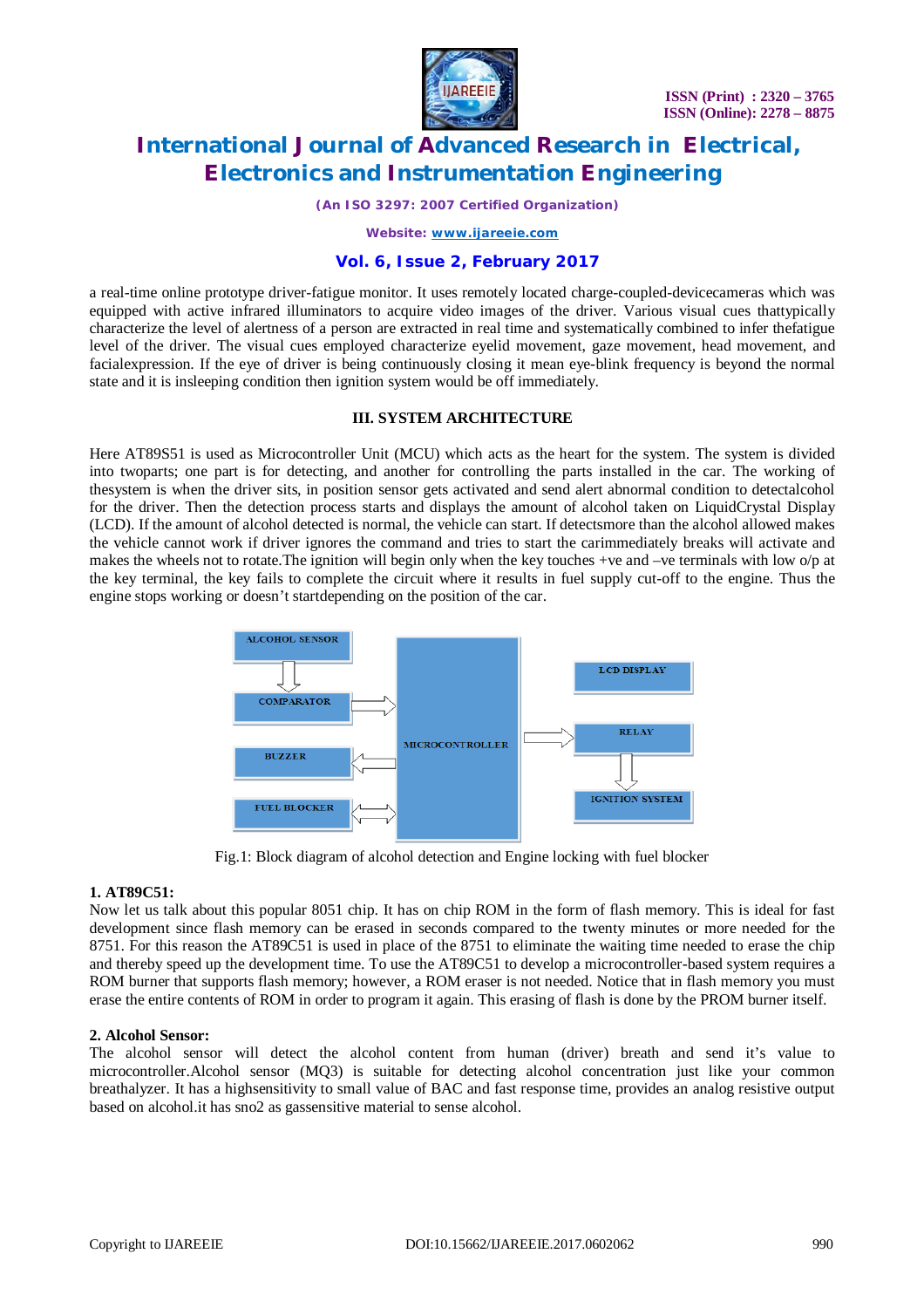

*(An ISO 3297: 2007 Certified Organization)*

*Website: [www.ijareeie.com](http://www.ijareeie.com)*

### **Vol. 6, Issue 2, February 2017**



Fig. 2: Overview of MQ-3 Sensor.

#### **3. LCD Display:**

The LCD display is fitted inside the car and this LCD display is act as indicator to driver and other people who are sittinginside the car. This display gives indication of alcohol level detected by alcohol sensor, this also provide warning message todriver to stop car or vehicle within particular time afterward car will automatically stop, indication of smoke/gas detected in car.

#### **4. Fuel Supply Blocker:**

When alcohol is detected while driving then instead of stop ignition system directly while driving state, signal is passed tofuel blocker and fuel supply is cut-off. This results in fuel supply cut-off to the engine. Thus the engine stops working or doesn'tstart depending on the position of the car.

#### **5. Relay:**

Relay is used to turn off the ignition system by passing low power signal to ignition system .that's mean when alcoholdetected power signal is triggered.

The advantage of the system is that the driver cannoteven tamper with it. Because the fuel supply valve isopen only when all the components are workingproperly. So if anyone tampers with it or if thealcohol content is above a particular limit, fuel is notsupplied and the vehicle cannot be started.

- o Also when the fuel supply is cut-off, the car doesn't stop abruptly. This helps to prevent collision with the vehicles coming behind.
- o This circuit detects the alcohol directly
- o This circuit is simple in construction.
- o Readily available ICs are used.
- o Responsibility of the circuit is high.
- o High Accuracy

#### **Applications:**

1. "Alcohol Detector project" can be used in thevarious vehicles for detecting whether the driver hasconsumed alcohol or not.

2. This project can also be used in various companiesor organization to detect alcohol consumption ofEmployees

Finally it is decided to write code for the 8051 microcontroller. It doesn't matter whether we have chosen Assembly or C Language for ourselves but what matters now is that we need an environment specially designed for 8051. Basically we are looking out for IDE (Integrated Development Environment) that will help us to build and compile programs.KEIL IDE is basically an assembler and a compiler or whatever you name it. We can write either an Assembly or C language code and KEIL will take care of the rest for us. Furthermore, it supports many of the 8051 variants that we will face.

#### **Burning / Programming and HEX files**

We all are familiar with the term installing software on our Windows based system but in 8051 microcontroller, we refer to this process as burning / programming the device which is similar to installing some software on it. So let's get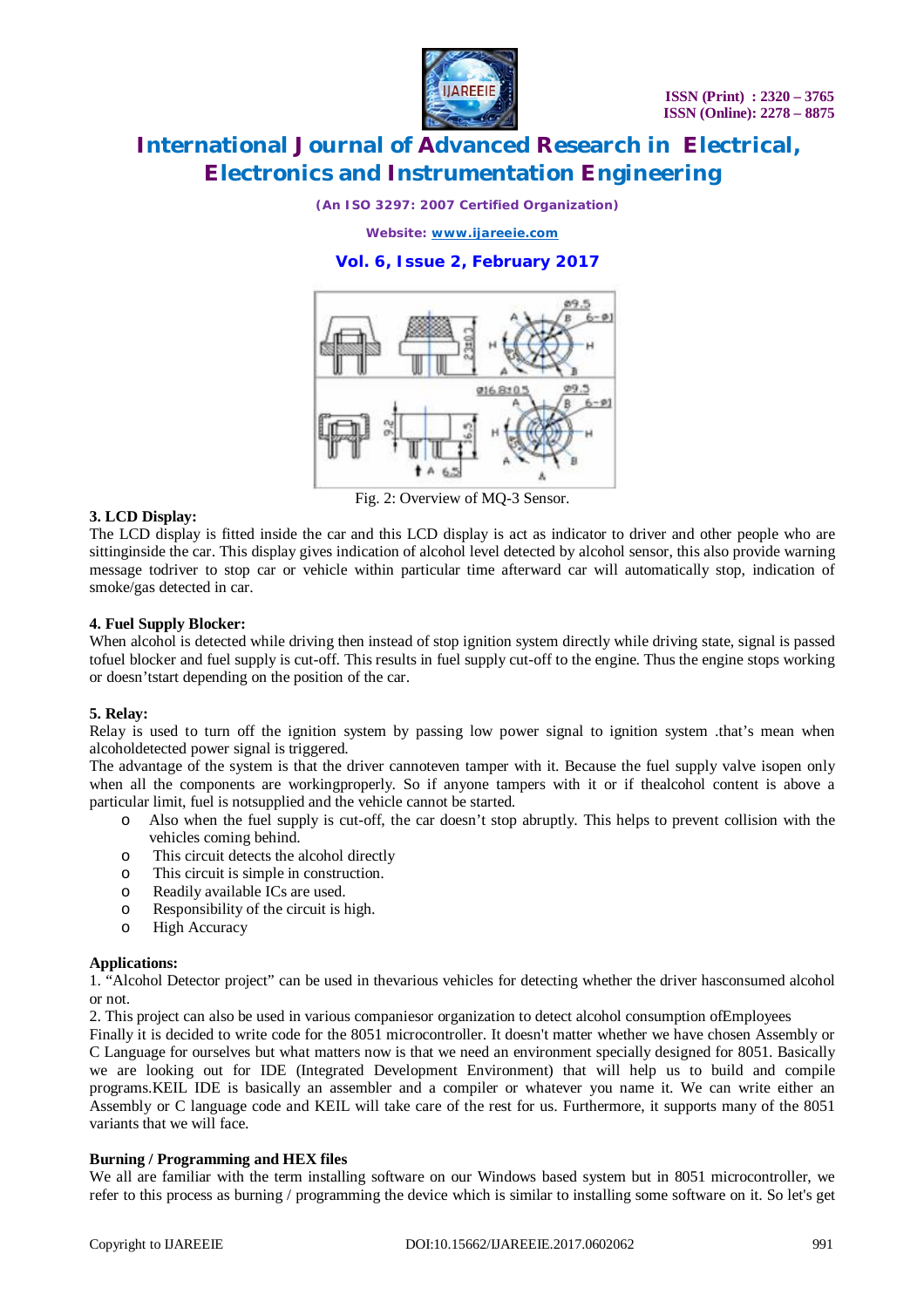

*(An ISO 3297: 2007 Certified Organization)*

*Website: [www.ijareeie.com](http://www.ijareeie.com)*

#### **Vol. 6, Issue 2, February 2017**

used to this terminology. The burning or programming process is accomplished using a burner / programmer which are both combination of hardware and software. When we program the 8051, the code is permanently stored in its ROM (please check here for complete information regarding the ROM in 8051) and will stay there until erased or reprogrammed.

We cannot go on programming it with anything we want. The 8051 can be programmed only with file type known as the HEX files. Don't get confused by the name. Hex files are generated very easily. If we have written a simple program in some language and generated its output then we know what compilation is. If we haven't, we suggest to get familiar with some programming language first. So here is the deal: we write a program for the 8051 in some language and then using specific compilers, we generate a hex file for the code we have written which is ready to be burned.

#### **IV. RESULTS AND DISCUSSION**

The following procedure explains the procedure of flow

- o When driver starting car/vehicle then alcohol sensor start sensing at condition vehicle speed equal to zero.
- o If alcoholic driver detected then immediately ignition system will turn off along with message about detection is send to relevant of driver for notification and notification will be displayed on LCD.
- o A flag is set when first condition is passed without detection of alcohol.
- o When speed of vehicle is greater than zero. i.e. vehicle started to driving then again along with alcohol, start to sense collected parameter values are send to microcontroller.
- o If alcohol detected in this case then signal is send to fuel blocker by microcontroller for blocking fuel supply to ignition system.so driver feel's that vehicle is going to stop and then place car at appropriate location .

#### **Strategies to be used for proposed system:**

1. Starting vehicle by driver.

2. Check alcohol sensor of vehicle.

3. If it is zero then start sensing by various sensors & notifies detection .In this case alcohol is mainly checked if it detected thenstop ignition.

4. If speed is greater than 2 kmph then again sensing started. Detection of various parameters will be sense by sensor & will benotify.

5. At a same time if alcohol is detected then fuel supply will blocked.

6. Vehicle will stop&notifies detection and displays in LCD.

#### **V. CONCLUSION& FUTURE SCOPE**

Our system efficiently checks the accidentsoccurs or not and drunken driving. By implementingthis system in vehicle, a safe journey is possiblewhich would decrease the injuries during accidentsand also reduce the accident rate due to drunkendriving. This system has also accident preventiontechnology which would reduce the accident of thevehicle in crowd areas.Proposed system will resourcefully detect alcohol through driver breath and stop the vehicle by interrupting the ignition,instead of directly stopping the vehicle.We can implement a mechanism to cut offuel supply instead of stop ignition system directlybecause direct stop of ignition system on detectingan alcohol may be dangerous as driver driving avehicle at a high speed and it may lead to chance ofaccident, so after cutoff fuel supply driver will placeat a proper position.

#### **REFERENCES**

[1]. M.H. Mohamad, Mohd AminBin Hasanuddin, Mohd Hafizzie Bin Ramli "Vehicle Accident Prevention System Embedded with Alcohol Detector",IJRECE,Volume 1-Issue 4 October

- [2]. "Alcohol Detection and Accident Prevention of Vehicle " ,IJIERE, Volume 2,Issue 3,2015.
- [3]. "Automatic Drunken Drive Prevention System",IJSRTM, Volume2,March-April 2014, ISSN 2321-2543, pg. 74-77
- [4]. "Embedded Controller For vehicle Obstacle Detection and Cabin Alert System" .pdf
- [5]. "Accident Prevention using eye-blinking and head movement",ETCSIT2012, IJCA

[6]**.**Lim, T.S., W.Y. Loh, and Y.S. Shih, A comparison ofPrediction accuracy, complexity, and training time ofThirty three old and new classification algorithms Machine Learning, 2000